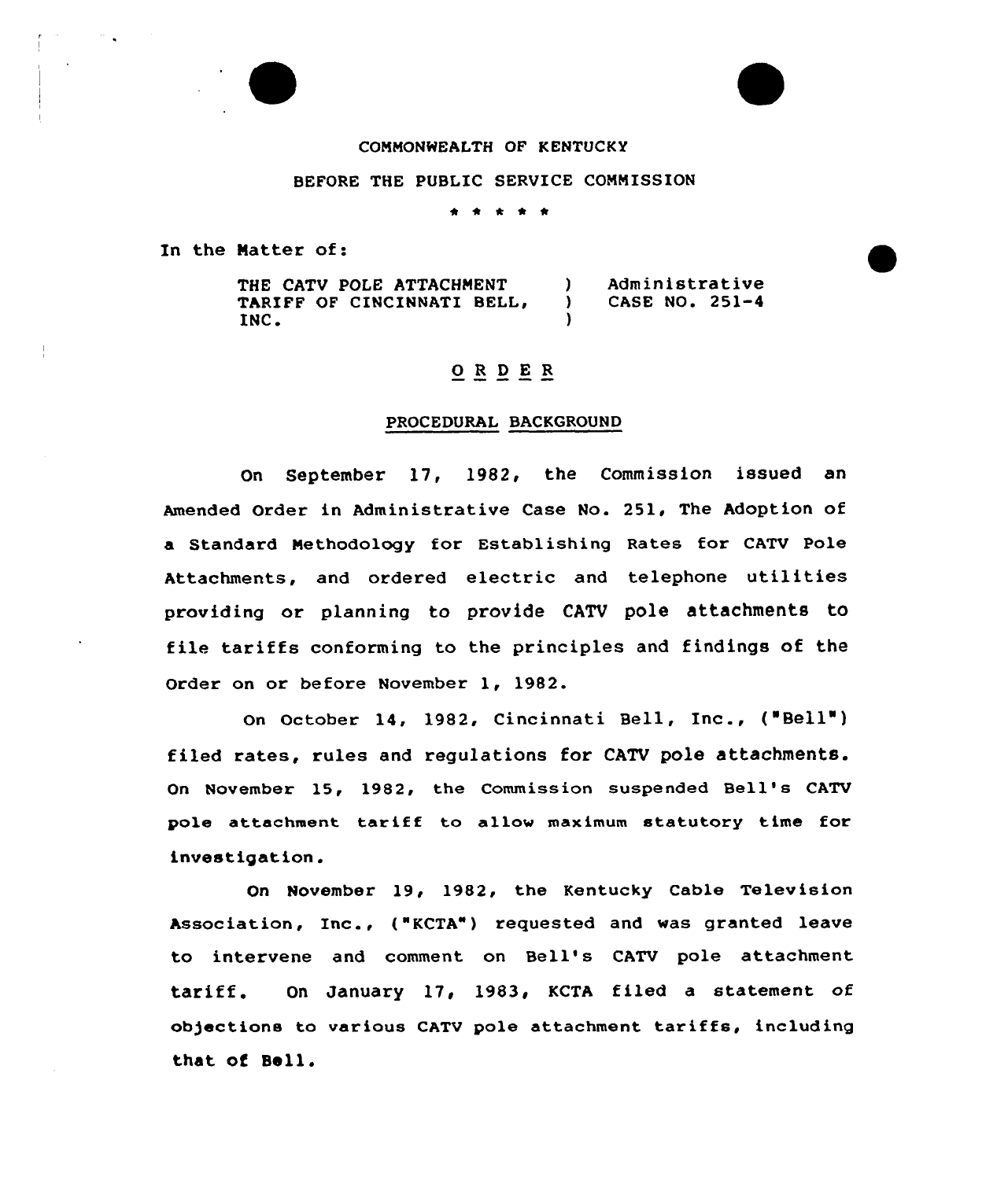



On March 29, 1983, the Commission received an extension of time in which to consider Bell's CATV pole attachment tariff.

#### FINDINGS

The Commission, having considered the evidence of record and being advised, is of the opinion and finds that:

1. KCTA's objection that Bell failed to file documentary support for its CATV attachment rates is unreasonable. The Commission acknowledges that documentary support vas not filed with the tariff, but was later filed in response to a KCTA data request.

2. KCTA's objection that Bell misapplied the Commission's CATV pole attachment rate formula is reasonable, and Bell should recompute pole attachment rates utilizing the usable space factor stated in the Commission's Amended Order in Administrative Case No. 251.

3. KCTA's objection to Bell's calculation of its annual carrying charge is reasonable. The Commission agrees with RCTA that the annual carrying charge should be based on readily available information and calculated in an easily understood manner.

4. KCTA's objection to Bell's addition of a 15 percent contribution to CATV pole attachment, anchor attachment, and conduit use rates is unreasonable. The Commission will allow the contribution and advises KCTA that it is consistent with the contribution allowed in other areas of non-basic telephone service.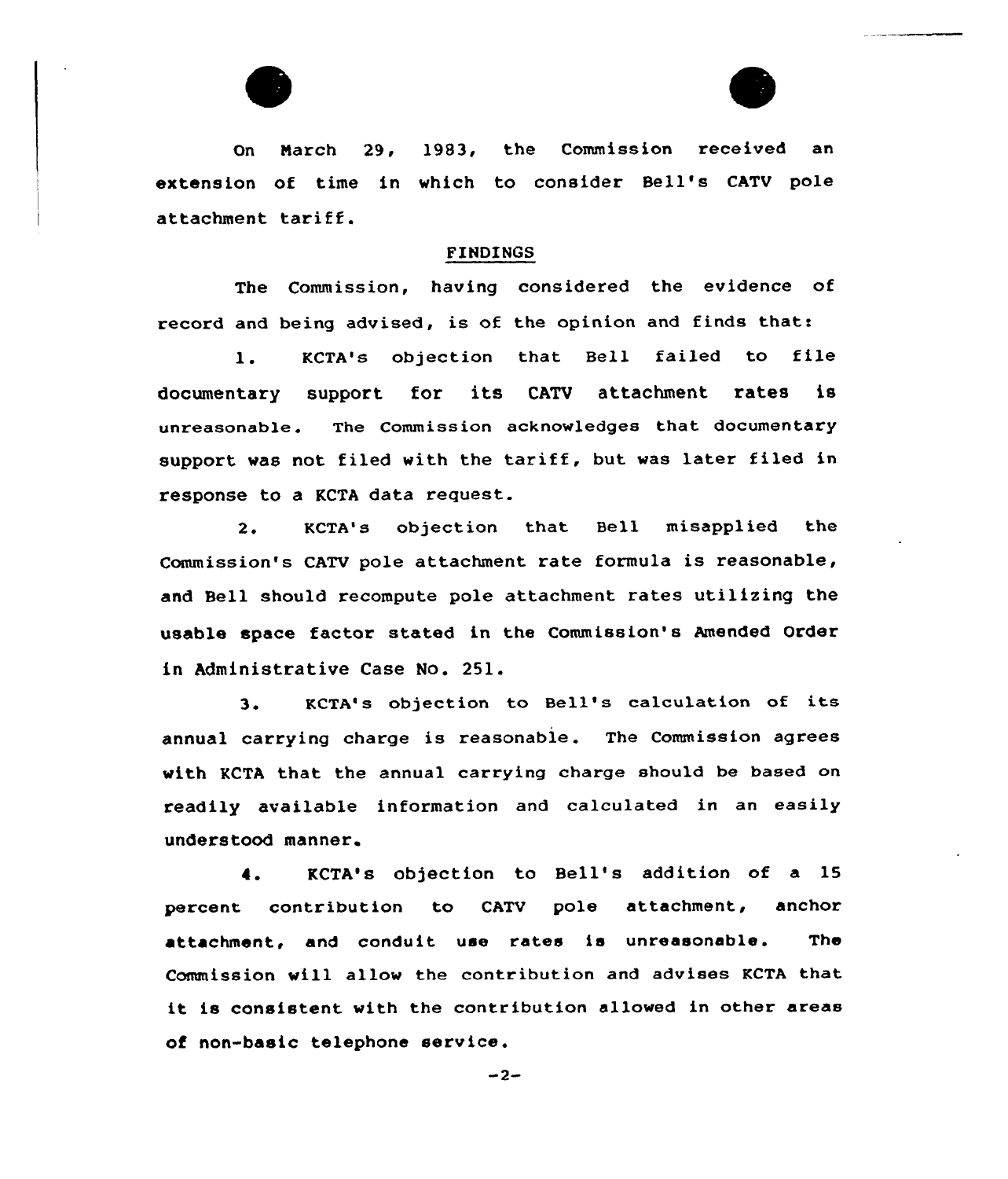

 $\mathcal{L}_{\mathcal{L}}$ 



5. KCTA's objection to Bell's addition of a 10 percent surcharge to CATV "make-ready" and rearrangement activity is unreasonable. The Commission will allow the surcharge and advises KCTA that similar surcharges on customer-oriented construction are allowed in Bell's General Exchange Tariff, Section 5, Construction.

6. KCTA's objection to Bell's anchor attachment rates is reasonable. Bell should recompute its anchor attachment rates using embedded anchor investment for anchors of the size used by CATV companies or using a composite of the broad gauge unit cost of anchors.

7. KCTA's objection to Bell's failure to recognize salvage value in cases of pole and anchor replacement is reasonable. The Commission advises Bell that it should develop a regulation that allows salvage value as a credit to a CATV company in cases of pole and anchor replacement.

8. KCTA's objection to the indemnification and hold harmless provisions in Bell's CATV pole attachment tariff is reasonable and is addressed in various items in finding 12.

9. KCTA's objection to Bell's bond requirement is reasonable and is addressed in finding

10. KCTA's objection to Bell's requirement of advance payment for CATV pole, anchor, and conduit charges is unreasonable. The Commission advises KCTA that all of Bell' customers are billed in advance of service and are subject to surety of payment conditions in the form of bond or deposit.

 $-3-$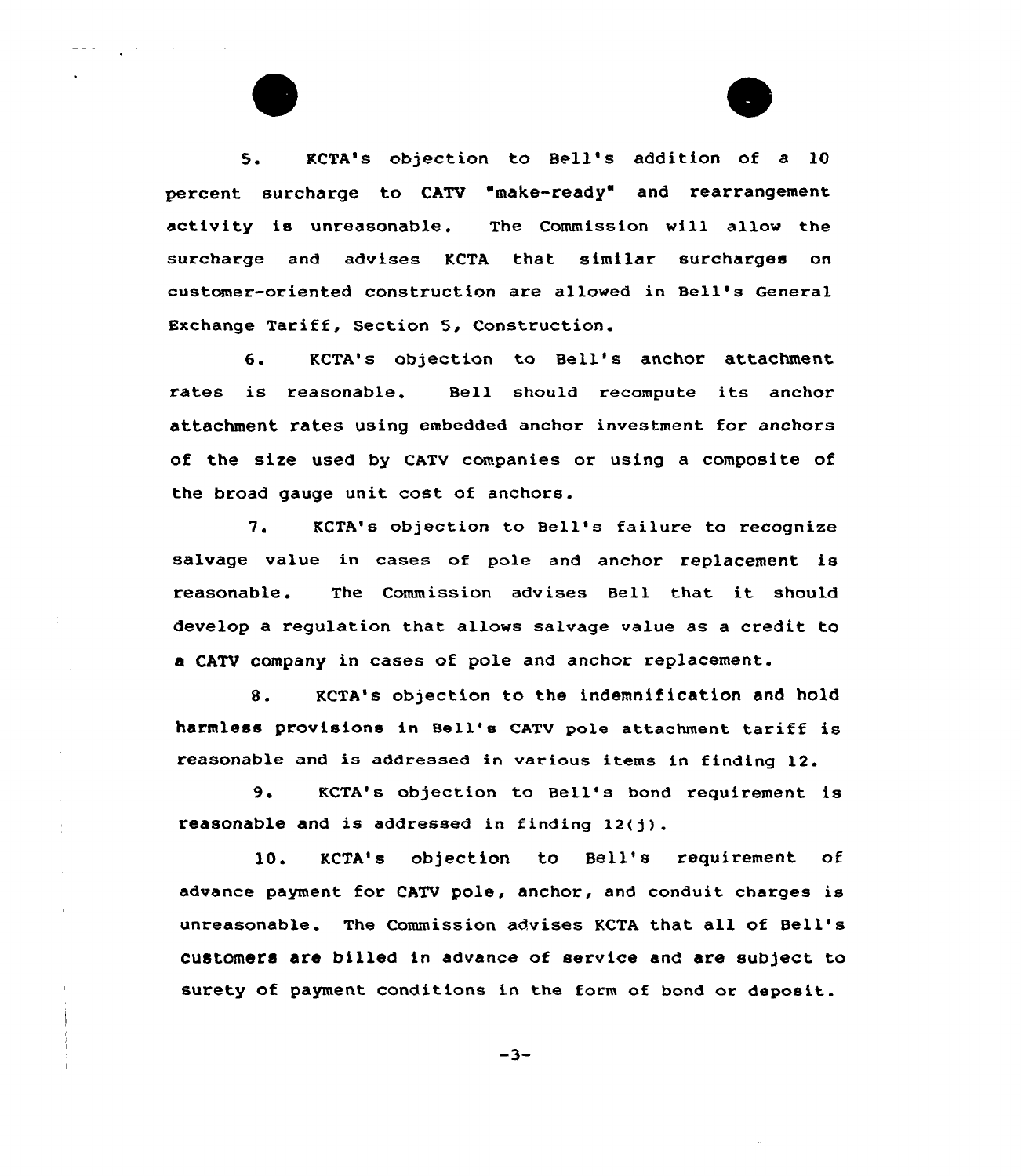ll. KCTA's objection to Bell's limit on the number of pole and anchor attachment applications that may be made at any given time is unreasonable and is addressed in 12(k).

12. Bell's rules and regulations governing CATV pole attachments conform to the principles and findings of the Commission's Amended Order in Administrative Case No. 251, and would be approved, except as follows:

(a) At page 10, section 2.2.2.C, and in any similiar provision in the tariff, the Commission advises Bell that the rights and obligations of a CATV company are defined in the tariff and cannot be abrogated by any agreement that Bell may enter into with others, unless specifically allowed in the tariff or approved by the Commission upon application for <sup>a</sup> deviation from the tariff.

(b) At pages 10-11, section 2.2.3.A, and in any similar provision in the tariff, the Commission advises Bell that it cannot render itself harmless against its own negligence, in the event its negligence causes injury to person, damage to property, interruption of service, or interference with service.

(c) At page 13, section 2.3.1.C, and in any similar provision in the tariff, the Commission recognizes that Bell cannot guarantee any necessary clearance or right-of-way involving private property. However, Bell should assist a CATV company in obtaining any necessary clearance or right-of-way involving private property, at the discretion and expense of the CATV company.

 $-4-$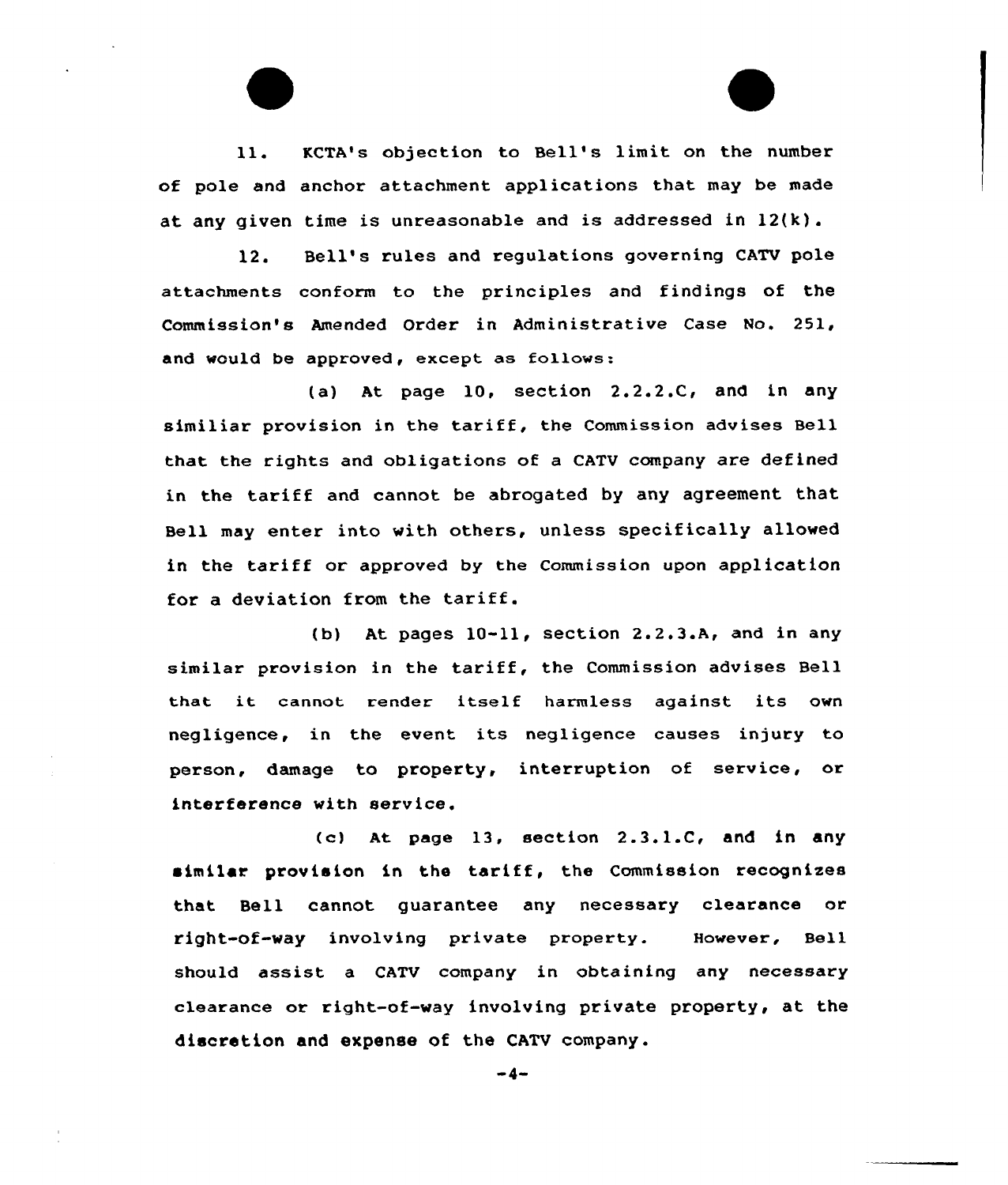$(d)$  At pages  $14-15$ , section  $2.3.3.A.2$ , and in any similar provision in the tariff, the Commission advises Bell that it may rearrange CATV facilities undex the conditions described in the regulation. However, Bell cannot rearrange CATV facilities without liability in the event of <sup>a</sup> claim for compensation resulting from its negligence.

(e) At page 16, section 2.3.3.E, and in any similar provision in the tariff, the Commission advises Bell that it cannot xestrict the type, number, and size of CATV facilities placed in conduit if conduit space is or can be made available.

(f) At pages 17-18, section 2.3.3.G. and in any similar provision in the tariff, the Commission advises Bell that it may remove CATV facilities under the conditions described in the regulation. However, Bell cannot remove CATV facilities without liability in the event of a claim for compensation resulting from its negligence.

(g) At page 19, section 2.3.4.A, and in any similar provision in the tariff, the Commission advises Bell that the reference to "any and all direct and indirect loss" should be deleted. The reference lacks definition and, in the event of a dispute between Bell and a CATV company, liability for damage would be a matter for judicial determination.

 $-5-$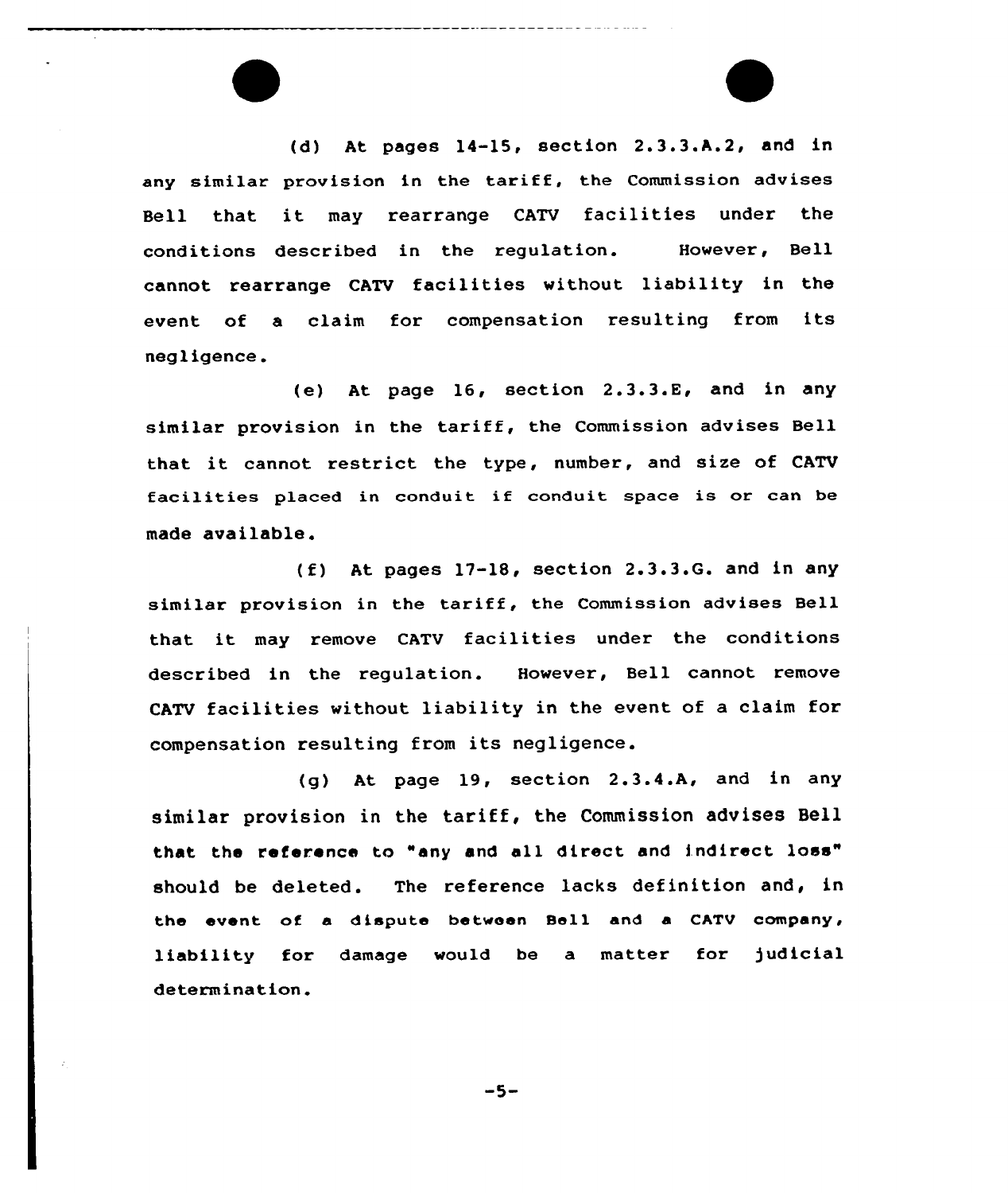(h) At pages 19-20, section 2.3.4.D, and in any similar provision in the tariff, the Commission advises Bell that it may require protection against claims for compensation resulting from negligence on the part of a CATV company. However, Bell cannot require protection against "any and all claims, demands, causes of action and costs" that might arise simply because a CATV company has made a pole or anchor attachment, or installed in conduit. Furthermore, in the event of a dispute between Bell and a CATV company, liability for any claim for compensation would be a matter for judicial determination.

( i) At page 20, section 2.3.4.8, and in any similar provision in the tariff, the Commission advises Bell  $that$ that it may require protection against claims for compensation xesulting from negligence on the part of a CATV company. However, Bell cannot exclude itself from claims for compensation from its own negligence. Furthermore, in the event of a dispute between Bell and a CATV company, liability for a claim for compensation would be a matter for judicial determination.

(j) At page 22, section 2.4.1.8, and in any similar provision in the tariff, the Commission advises Bell that it may require <sup>a</sup> bond to guarantee indemnification against claims for compensation resulting from negligence on the part of a CATV company. However, any such bond should be in a form and amount sufficient only to indemnify undertakings during the "make-ready" and construct'on phases

 $-6-$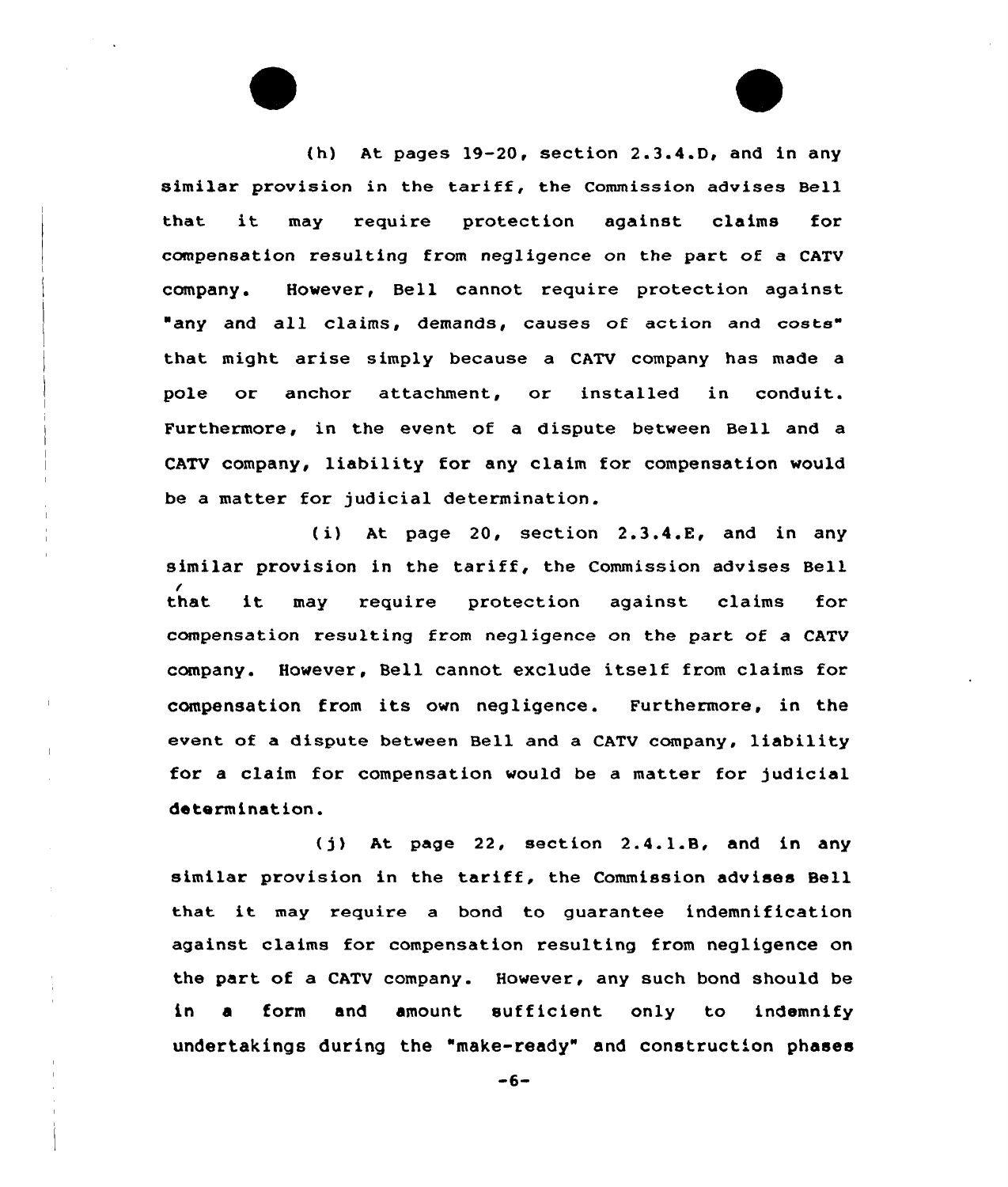of CATV operations. Furthermore, any such bond should be reduced after the construction phase has been completed to an amount sufficient only to indemnify continuing CATV operations, if the company has satisfactorily met performance requirements.

( k) At page 24, section 2.5.1.B, and in any similar provision in the tariff, the Commission advises Bell that the last two sentences of the regulation should be modified to conform to the following language:

> However, if the attachee files application in excess of the limits specified herein, the attachee shall specified herein, the attachee shall<br>designate a desired priority of completion of the pre-installation survey and "make-ready" work for each application relative to all other applications on file with the company at the same time.

(1) At page 32, section 2.6.1.C, and in any similar provision in the tariff, the Commission advises Bell that it cannot refuse authorization to make pole or anchor attachments, if attachment space is available or can be made available.

(m) At page 34, section 2.6.1.F, page 36, section 2.6.2.C, and in any similar provision in the tariff, the Commission advises Bell that it or another user may rearrange CATV facilities under the conditions described in

 $-7-$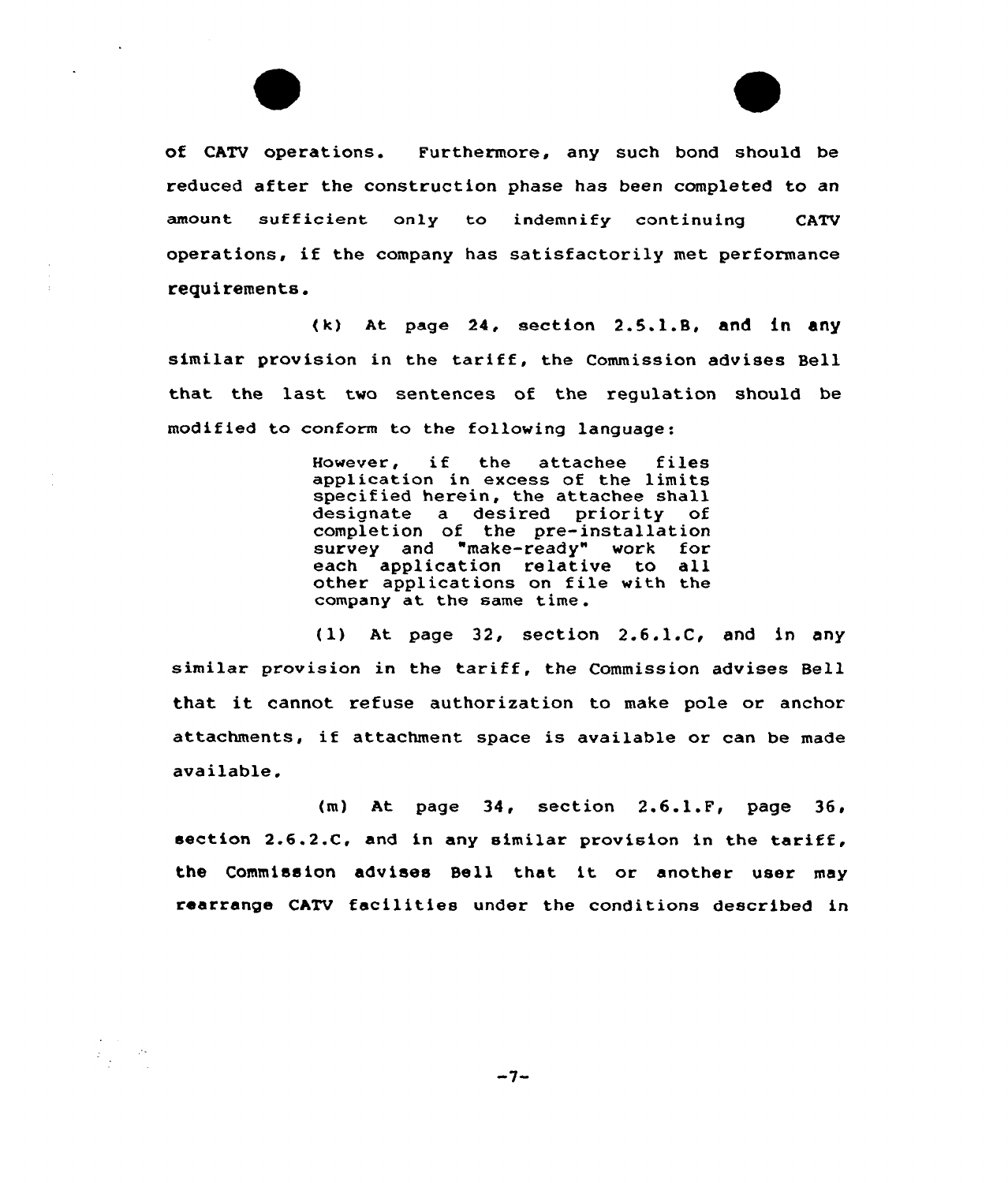

the regulation. However, neither Bell nor another user may rearrange CATV facilities without liability in the event of <sup>a</sup> claim for compensation resulting from negligence.

(n) At page 39, section 3.1.1.A, and in any similar provision in the tariff, the Commission advises Bell that a CATV company should be allowed at least 30 days from the date of authorization to make a pole or anchor attachment, or conduit installation. After 30 days the CATV company may be charged for authorized attachments. If authorized attachments are made in less than 30 days, Bell may charge from the date of attachment.

13. Bell's calculation of its annual carrying charge should be modified as follows:

(a) The depreciation component should be 4.70 percent, as calculated from the 1981 Annual Report.

(b) The taxes component should be 12.11 percent, as calculated from the 1981 Annual Report.

(c) The administrative and overhead component should be 16.06 percent, as stated in the 1981 Annual Report.

(d) The maintenance component should be 2.57 percent, as calculated from the 1981 Annual Report.

(e) The rate of return component should be the most recent rate of return authorized by the Public Utilities Commission of Ohio.

 $-8-$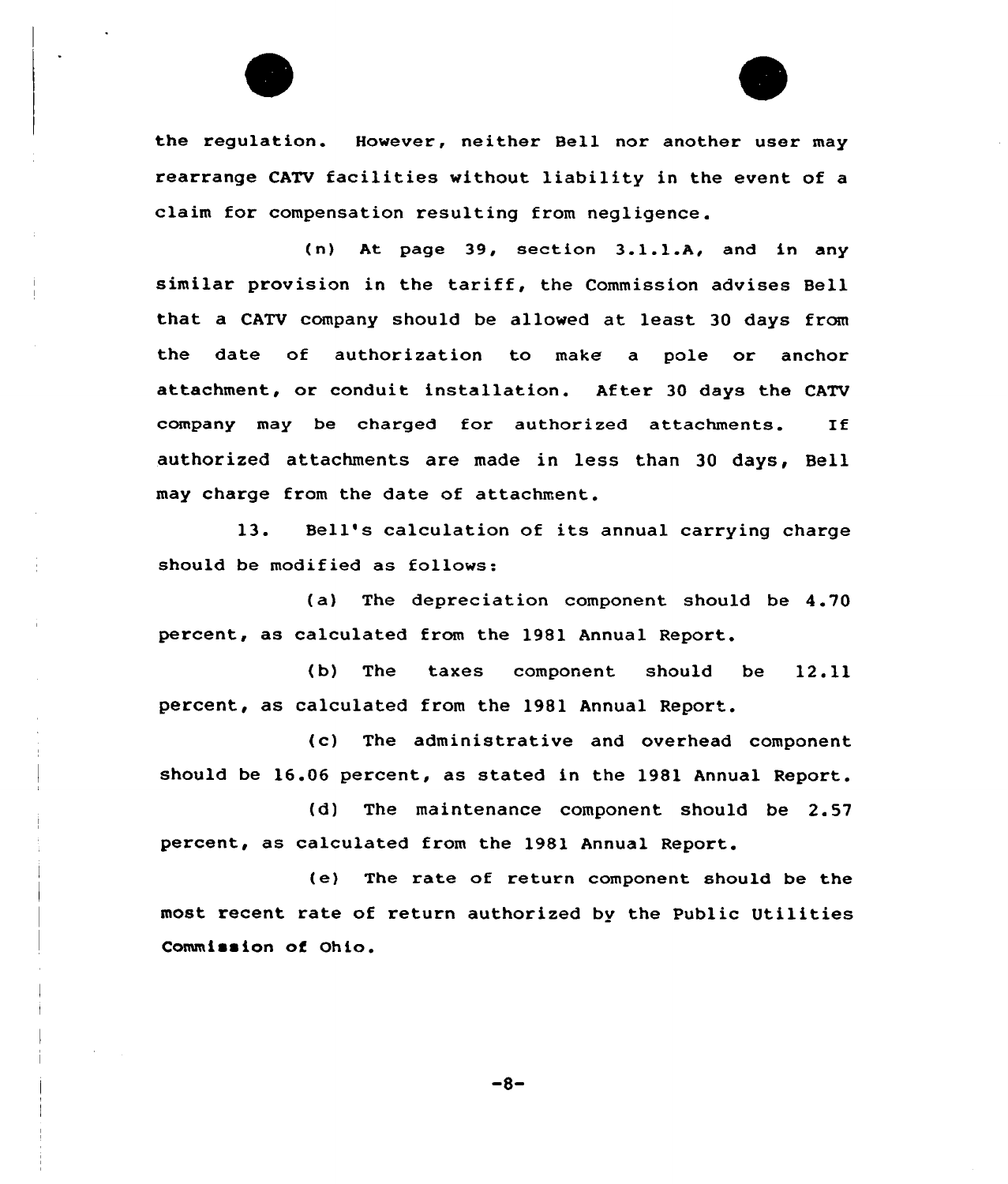(f) The total annual carrying charge should be 35.44 percent, based on calculations from the 1981 Annual Report, plus the rate of return authorised by the Ohio Commission.

15. Bell should be allowed to substitute 1982 Annual Report information to adjust its annual carrying charge, provided the information is filed with the Commission. Furthermore, any adjusted calculation of the annual carrying charge should be made as outlined in Attachment 1 to this Order, unless a specific deviation is requested and reasonable cause is demonstrated.

#### ORDERS

IT IS THEREFORE ORDERED that Bell's CATV pole attachment tariff filed with the Commission on October 27, 1982, be and it hereby is rejected.

IT IS FURTHER ORDERED that Bell shall file revised rates, rules, and regulations governing CATV pole attachments with the Commission within 30 days from the date of this Order, and that the revised rates, rules, and regulations shall conform to the findings of this Order.

-9-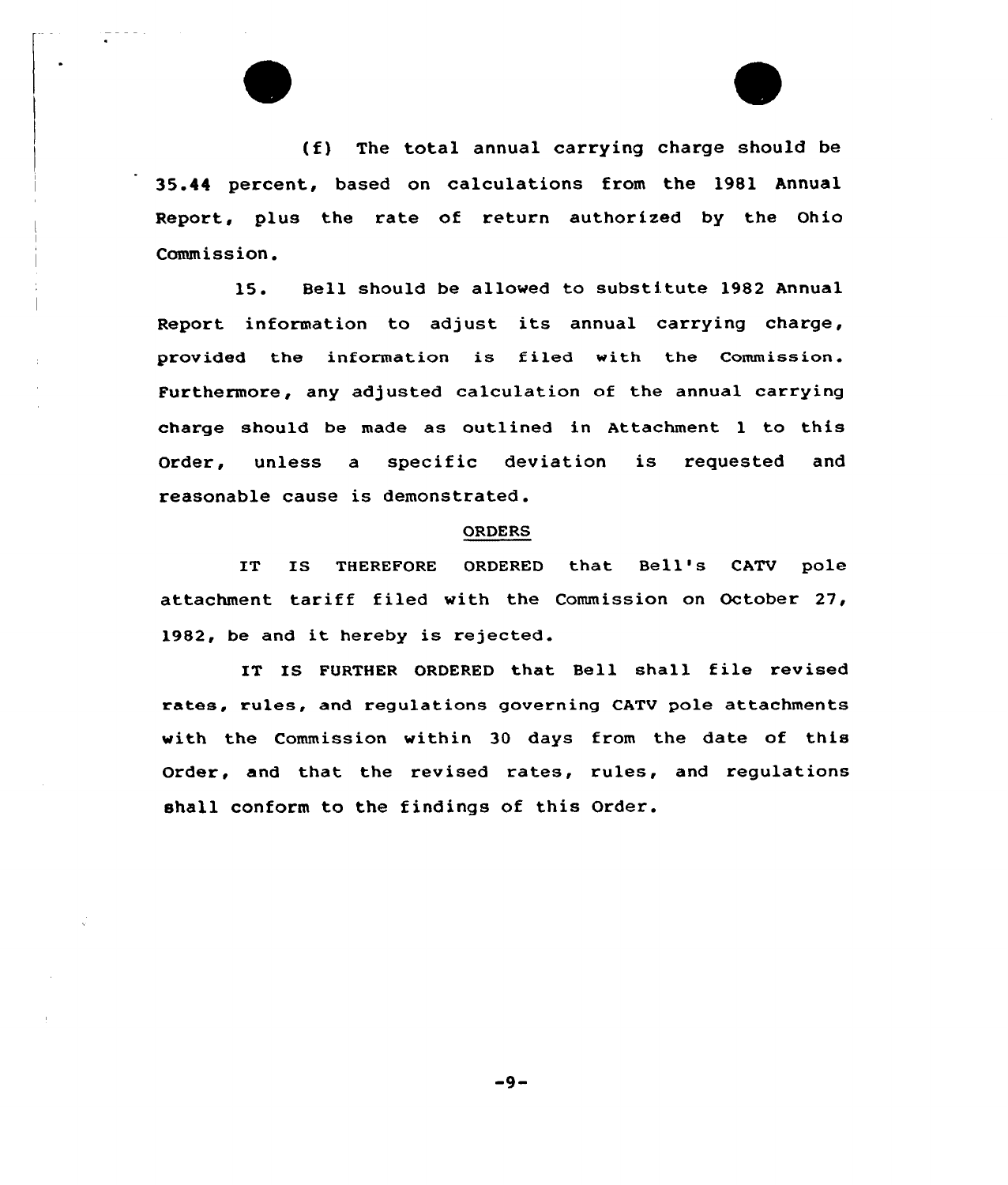# Done at Frankfort, Kentucky, this 1st day of June, 1983. PUBLIC SERVICE CONNISSION

cult Chairman

Katherine Kandall

Commissioner

ATTEST:

 $\hat{\vec{x}}$ 

 $\ddot{\phantom{a}}$ 

 $\label{eq:2} \frac{1}{2} \sum_{i=1}^n \sum_{j=1}^n \sum_{j=1}^n \sum_{j=1}^n \sum_{j=1}^n \sum_{j=1}^n \sum_{j=1}^n \sum_{j=1}^n \sum_{j=1}^n \sum_{j=1}^n \sum_{j=1}^n \sum_{j=1}^n \sum_{j=1}^n \sum_{j=1}^n \sum_{j=1}^n \sum_{j=1}^n \sum_{j=1}^n \sum_{j=1}^n \sum_{j=1}^n \sum_{j=1}^n \sum_{j=1}^n \sum_{j=1}^n \sum_{j=1}^$ 

 $\epsilon = 1$  $\mathbb{R}^2$ 

月子

 $\frac{1}{2}$  .

 $\bar{r}$ 

 $\frac{3}{2}$ 

**Secretary**